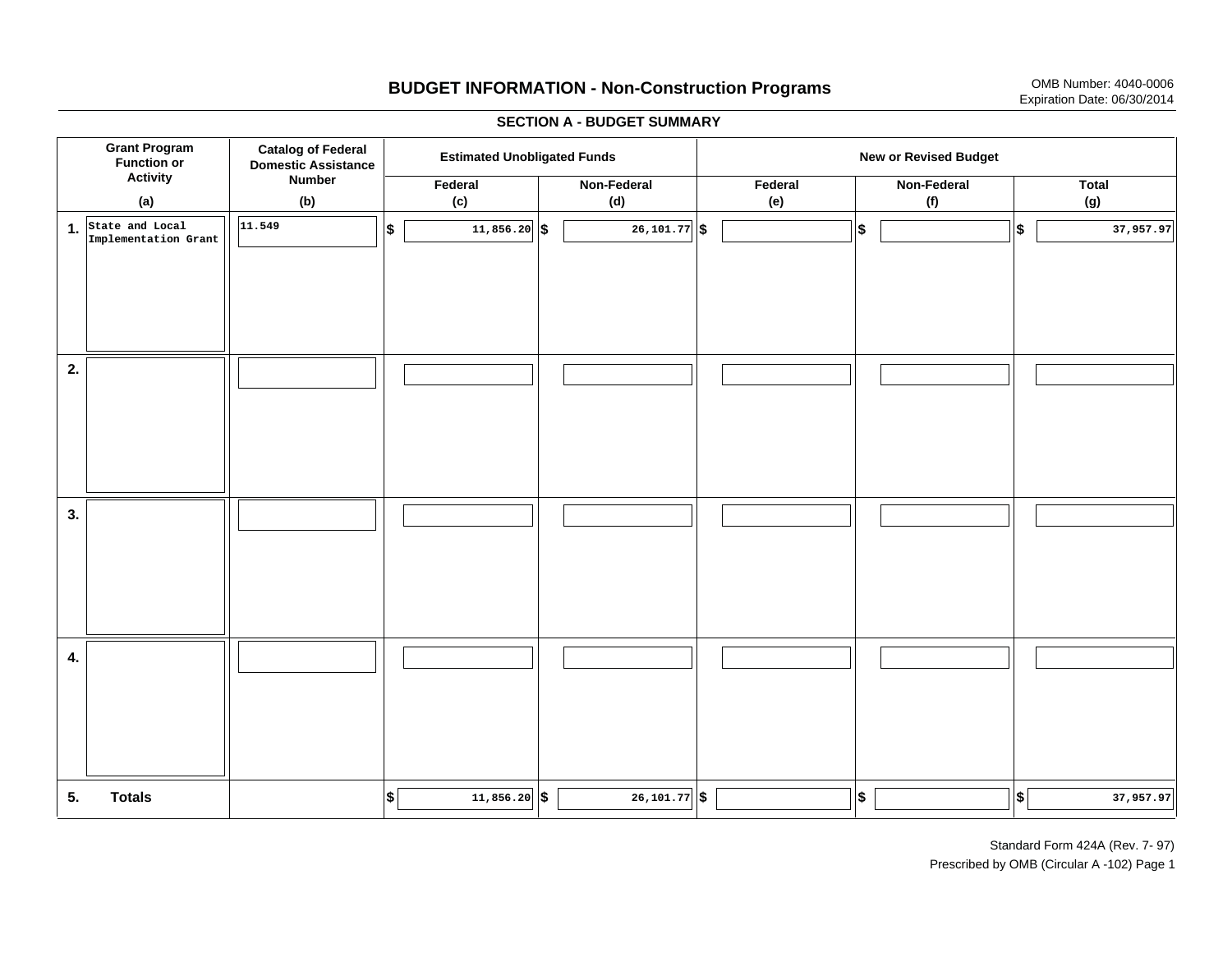## **7. Program Income d. Equipment e. Supplies f. Contractualg. Construction h. Otherj. Indirect Charges k. TOTALS (sum of 6i and 6j) i. Total Direct Charges (sum of 6a-6h)**  $(1)$ GRANT PROGRAM, FUNCTION OR ACTIVITY (2) (3) (4) (5) **6. Object Class Categories** Total **a. Personnelb. Fringe Benefits c. TravelState and Local Implementation Grant 16,503.99 \$ \$ \$ \$ \$ 6,132.99 11,529.00 3,791.99 37,957.97 37,957.97 \$ \$ \$ \$ \$ 16,503.99 6,132.99 11,529.00 3,791.99 37,957.97 37,957.97 \$ \$ \$ \$ \$ \$ \$**

#### **SECTION B - BUDGET CATEGORIES**

**Authorized for Local Reproduction**

Prescribed by OMB (Circular A -102) Page 1A Standard Form 424A (Rev. 7- 97)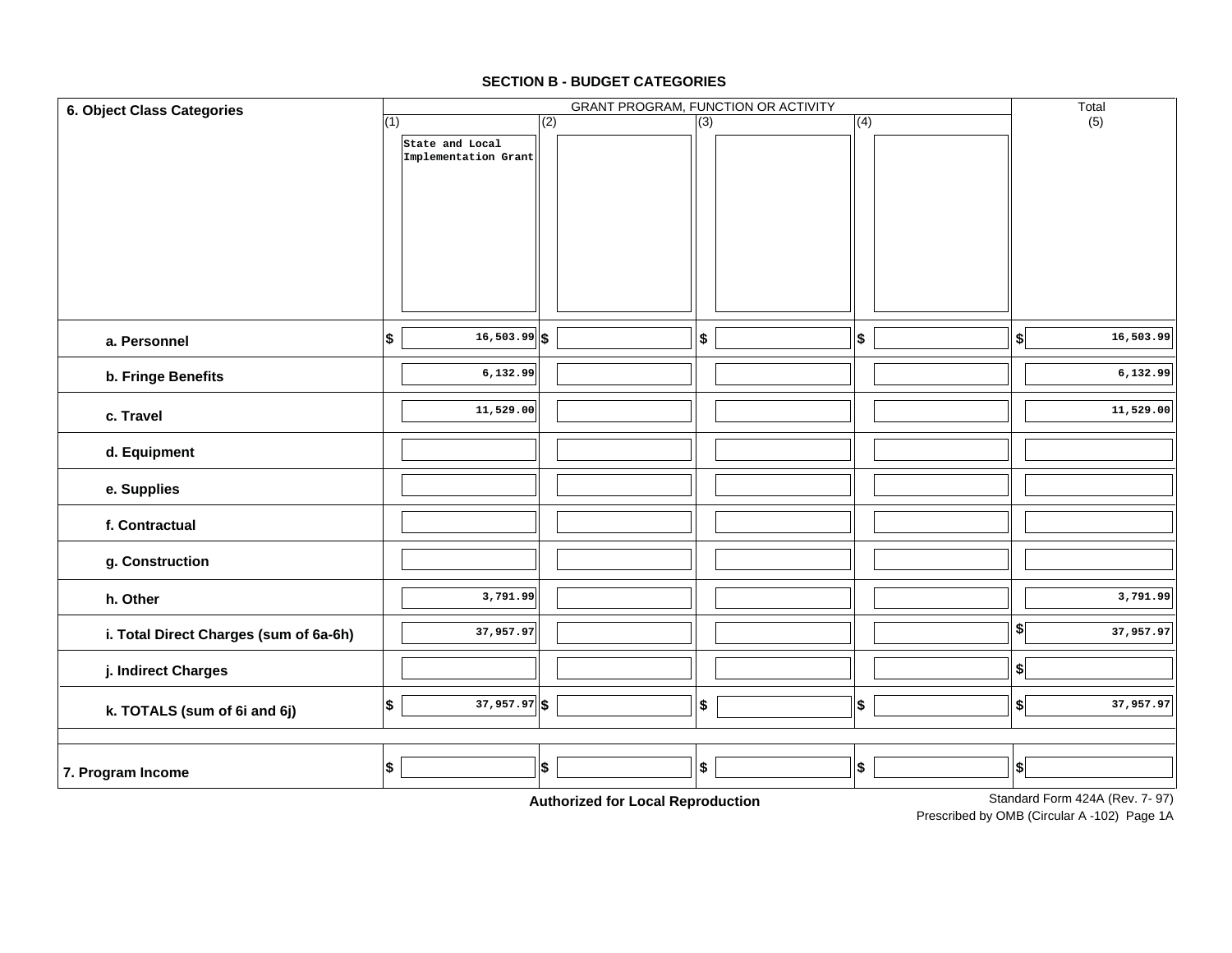| <b>SECTION C - NON-FEDERAL RESOURCES</b> |                                      |                                      |                                                                                 |                                             |                                          |           |                                          |                                          |           |            |             |  |
|------------------------------------------|--------------------------------------|--------------------------------------|---------------------------------------------------------------------------------|---------------------------------------------|------------------------------------------|-----------|------------------------------------------|------------------------------------------|-----------|------------|-------------|--|
| (a) Grant Program                        |                                      |                                      |                                                                                 | (b) Applicant                               |                                          | (c) State |                                          | (d) Other Sources                        |           | (e)TOTALS  |             |  |
| 8.                                       |                                      | State and Local Implementation Grant |                                                                                 | \$                                          |                                          | \$        | $\overline{26,101.77}$ \$                |                                          |           | \$         | 26,101.77   |  |
| 9.                                       |                                      |                                      |                                                                                 |                                             |                                          |           |                                          |                                          |           |            |             |  |
| 10.                                      |                                      |                                      |                                                                                 |                                             |                                          |           |                                          |                                          |           |            |             |  |
| 11.                                      |                                      |                                      |                                                                                 |                                             |                                          |           |                                          |                                          |           |            |             |  |
|                                          | 12. TOTAL (sum of lines 8-11)        |                                      |                                                                                 | \$                                          |                                          | \$        | $\overline{26,101.77}$ \$                |                                          |           | \$         | 26,101.77   |  |
|                                          |                                      |                                      |                                                                                 |                                             | <b>SECTION D - FORECASTED CASH NEEDS</b> |           |                                          |                                          |           |            |             |  |
|                                          |                                      |                                      | <b>Total for 1st Year</b>                                                       |                                             | <b>1st Quarter</b>                       |           | 2nd Quarter                              | 3rd Quarter                              |           |            | 4th Quarter |  |
|                                          | 13. Federal                          |                                      |                                                                                 | \$                                          |                                          | \$        |                                          | \$                                       |           | \$         |             |  |
|                                          | 14. Non-Federal                      |                                      |                                                                                 |                                             |                                          |           |                                          |                                          |           |            |             |  |
|                                          | 15. TOTAL (sum of lines 13 and 14)   |                                      | \$                                                                              | \$                                          |                                          | \$        |                                          | \$                                       |           | \$         |             |  |
|                                          |                                      |                                      | SECTION E - BUDGET ESTIMATES OF FEDERAL FUNDS NEEDED FOR BALANCE OF THE PROJECT |                                             |                                          |           |                                          |                                          |           |            |             |  |
|                                          |                                      | (a) Grant Program                    |                                                                                 |                                             |                                          |           | <b>FUTURE FUNDING PERIODS</b>            |                                          | (YEARS)   |            |             |  |
|                                          |                                      |                                      |                                                                                 |                                             | (b)First<br>(c) Second                   |           |                                          |                                          | (d) Third | (e) Fourth |             |  |
| 16.                                      | State and Local Implementation Grant |                                      | \$                                                                              |                                             | \$                                       |           | $\left  \boldsymbol{\mathsf{s}} \right $ |                                          | \$        |            |             |  |
| 17.                                      |                                      |                                      |                                                                                 |                                             |                                          |           |                                          |                                          |           |            |             |  |
| 18.                                      |                                      |                                      |                                                                                 |                                             |                                          |           |                                          |                                          |           |            |             |  |
| 19.                                      |                                      |                                      |                                                                                 |                                             |                                          |           |                                          |                                          |           |            |             |  |
| 20. TOTAL (sum of lines 16 - 19)         |                                      |                                      |                                                                                 | \$                                          |                                          | \$        |                                          | $\left  \boldsymbol{\mathsf{s}} \right $ |           | \$         |             |  |
|                                          |                                      |                                      |                                                                                 | <b>SECTION F - OTHER BUDGET INFORMATION</b> |                                          |           |                                          |                                          |           |            |             |  |
| 21. Direct Charges:                      |                                      |                                      |                                                                                 |                                             | 22. Indirect Charges:                    |           |                                          |                                          |           |            |             |  |
|                                          | 23. Remarks:                         |                                      |                                                                                 |                                             |                                          |           |                                          |                                          |           |            |             |  |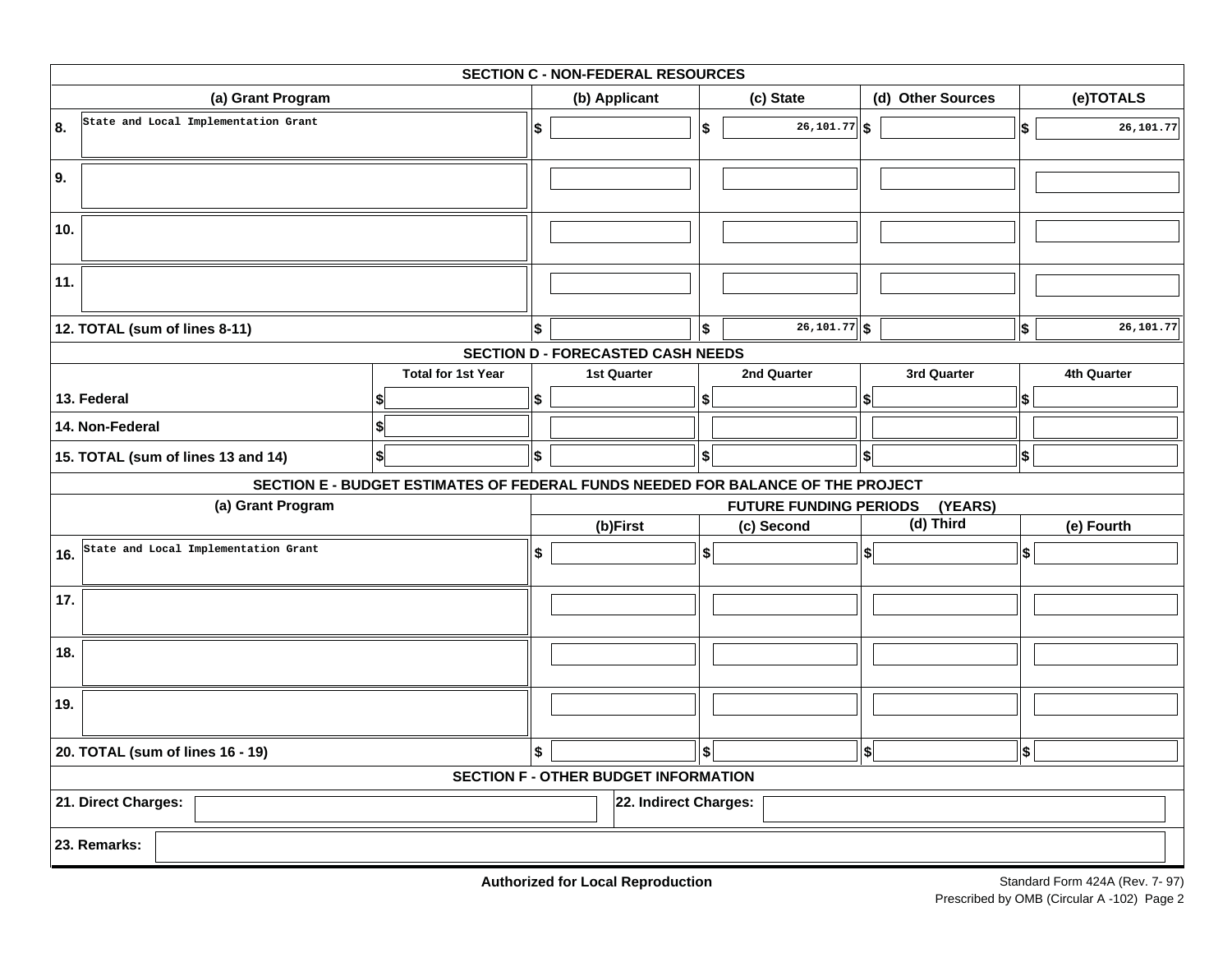

October 24, 2014

To Whom It May Concern:

Please find attached the required documents necessary to transfer the following SLIGP Grant from the State of Utah Department of Technology Services (DTS) to Utah Communications Authority (UCA).

Award# 49-10-Sl3049 Federal Funds Transfer Amount- \$1,770,378.80 State Match Transfer Amount- \$419,457.23

This grant is being transferred to UCA, effective July 1, 2014. This is a result of the 2014 Utah House Bill 155, which transferred the Office of Statewide Interoperability from DIS to UCA, effective this same date.

While the transfer is effective July 1, 2014, UCA has been working through many transition issues relating to House Bill 155, of which this is only one. As a result, there has been a delay in getting up to speed with the grant, and compiling the necessary documentation to facilitate this transfer. We expect that everything is in order at this time.

It is the intention of UCA to keep the same programmatic activities under UCA the same as were originally established under DIS.

If there is anything else that you need, please feel free to contact us.

Sincerely,

Executive Director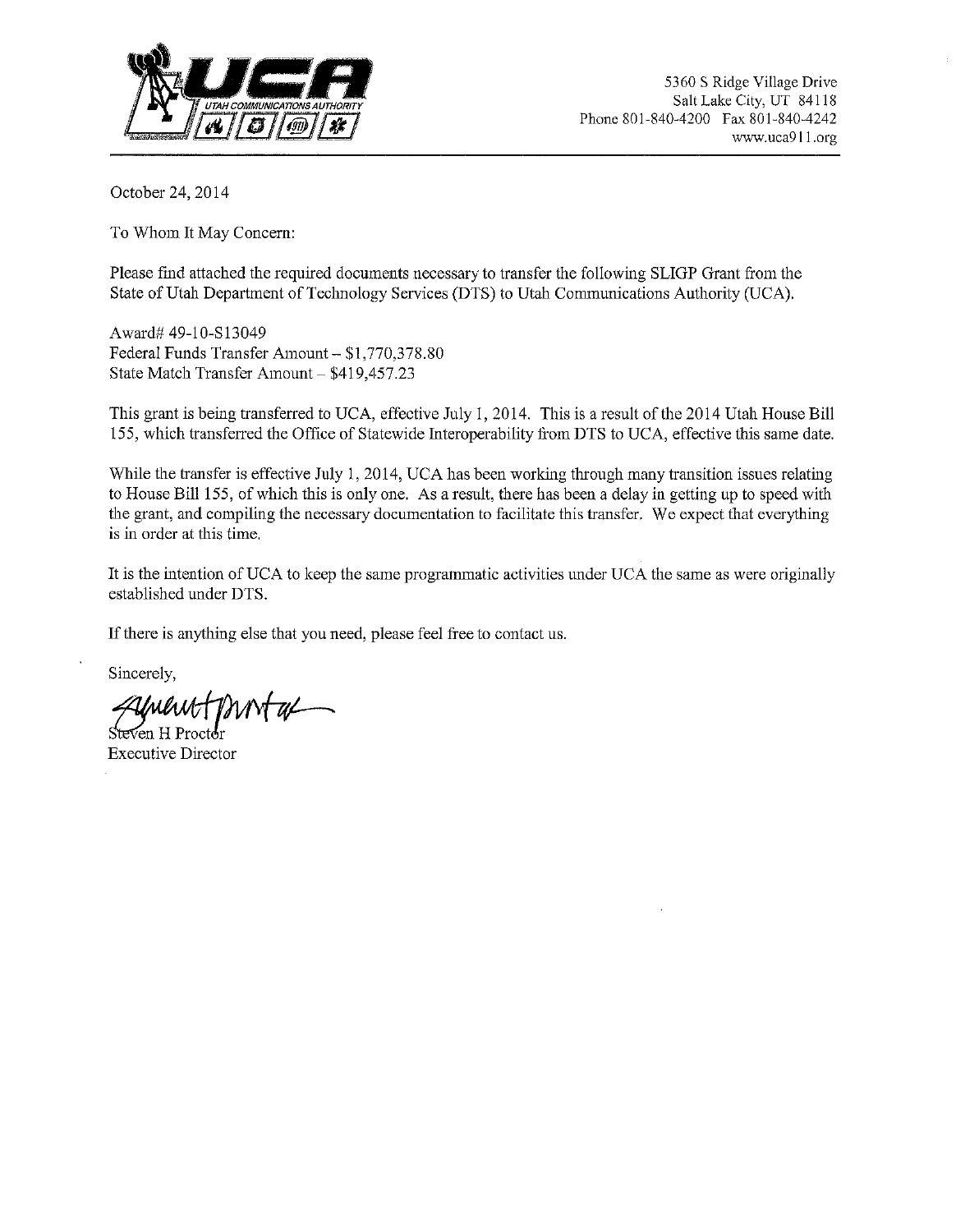## **AWARD TRANSFER AGREEMENT**

This agreement, entered Into by the Utah Department of Technology Services, ORIGINAL GRANTEE / TRANSFEROR, and t11e **Utah Communications Authority,** REPLACEMENT GRANTEE /TRANSFEREE, Is for the purpose of transferring from the TRANSFEROR to the TRANSFEREE the following award:

#### **AWARD NUMBER: 49·10.513049**

#### **TITlE OF PROJECT: SllGP**

Total of Federal funds obligated by the TRANSFEROR to date: \$ 11,856.20

Estimate of unobligated Federal funds to be transferred to TRANSFEREE: \$1,770,378.80

The parties agree as follows:

- 1. The award will be administered by the transferee under the same award conditions and fully consistent with the requirements of the award as described in the application approved by NIST. The same key personnel will conduct the work of the transferred award or substitute personnel who have been approved by NIST as meeting the qualifications of the original key personnel.
- 2. The TRANSFEROR waives all daims, demands, and r1ghts against NIST that It now has or may hereafter have in connection with this award.
- 3. The TRANSFEREE and TRANSFEROR agree to comply with the terms and conditions of the award Including cooperating with closeout and audit procedures.
- 4. The TRANSFEREE agrees to draw down payments based on the budget approved for the remainder of the project.
- 5. NIST recognizes the TRANSFEREE as the TRANSFEROR'S successor to the award.
- 6. Except as expressly provided in the agreement, nothing in It shall be construed as a waiver of any rights of NIST against the TRANSFEROR.
- 7. Transfer of any PROPERTY related to this award from the TRANSFEROR to the TRANSFEREE shall be undertaken in accordance with the Department of Commerce Uniform Administrative Requirements, 15 Code of Federal Regulatlons (CFR) Part 14, Sections 14.30-37, or 15 CFR Part 24, Sections 24.31-34, whichever is applicable. (Part 14 applies to institutions of higher education, hospitals and non-profit organizations; Part 24 applies to State and local governments, including Federally-recognized Indian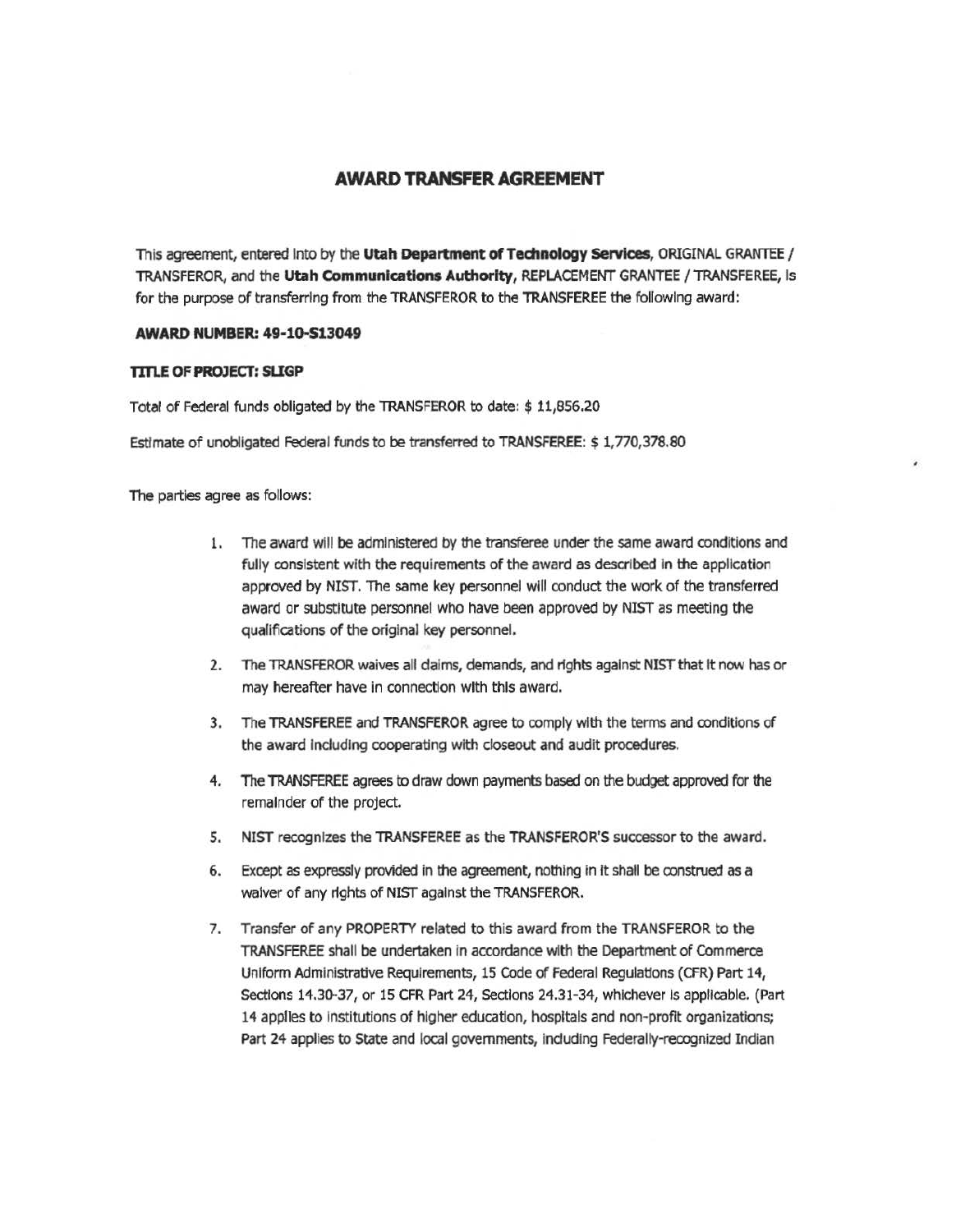tribal governments). The list of property transferred, If any, Is attached to this agreement. A description of when and how the property will be transferred is also attached. Property Includes equipment, pertinent flies, publications, dissemination materials, and other items needed by the TRANSFEREE to complete the project as described in the original application.

8. TRANSFEREE and TRANSFEROR have demonstrated In their transfer documentation that the award will still meet the original conditions of the authorizing program legislation.

The TRANSFEREE certifies that it is eligible to hold the award under applicable statutes and regulations. This agreement becomes effective upon the NIST Grants Officer's approval via amending the subject award.

#### **TRANSFEROR:**

### **TRANSFEREE:**

**Utah Deparbnent of Technology 5etvlces**  (Name of Original Grantee)

**Mark VanOrden**  DTS Executive Director /CIO

(Signature of Authorized Representative)

(Date)

EIN: 87-6000545 DUNS: 783662617

**Utah COmmunications Auttaorlty**  {Name of Replacement Grantee)

**Steven Proctor**  UCA Executive Director

**ATT** forized Representative)

(Dale)

EIN: 87-0587139 DUNS: 001376735

(SUGP Award Transfer Agreement page 2)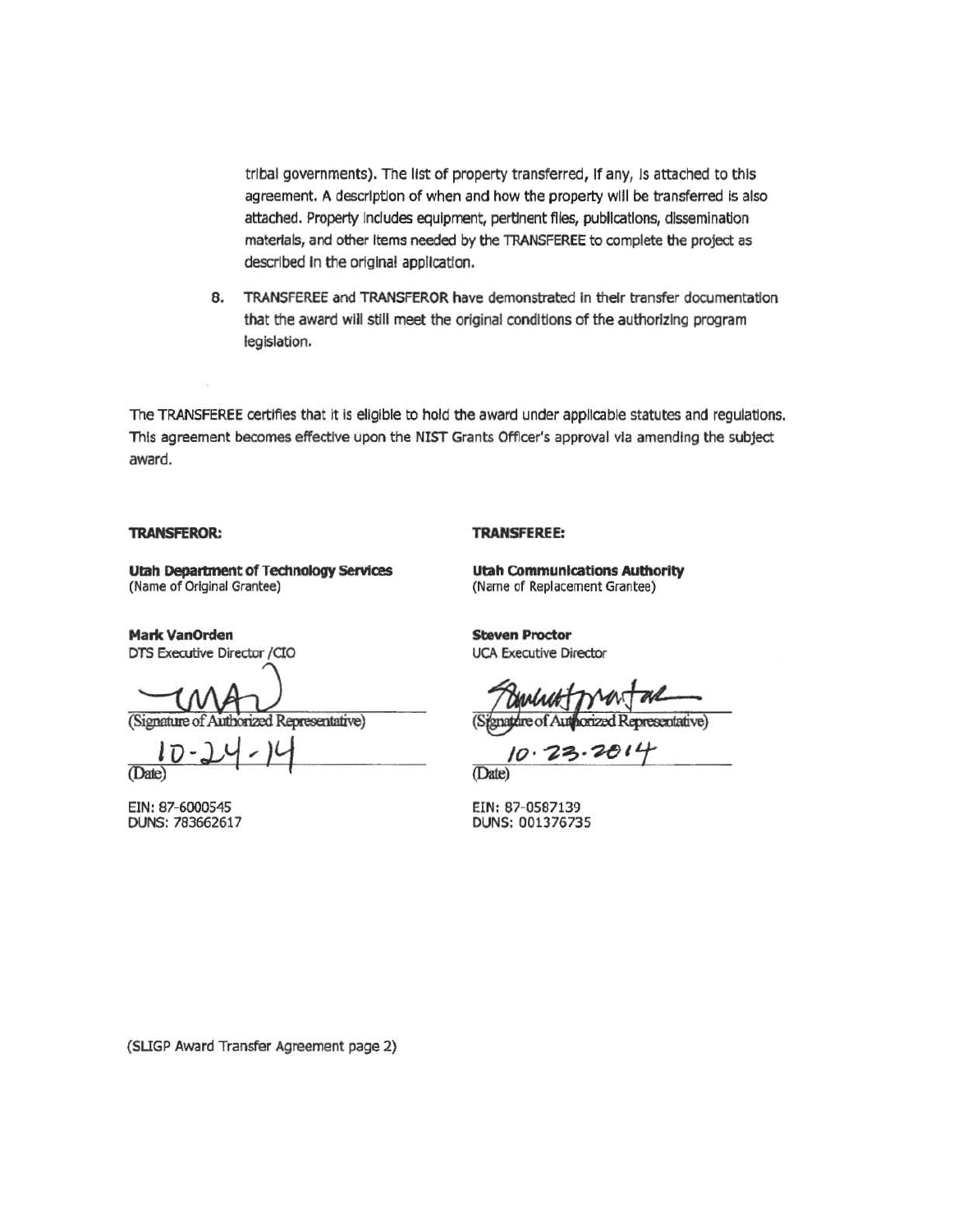## **BUDGET INFORMATION - Non-Construction Programs**

OMB Number: 4040-0006 Expiration Date: 06/30/2014

 $\mathcal{N}$ 

| <b>Grant Program</b><br><b>Function or</b><br>Activity |                                            | Catalog of Federal<br>Domestic Assistance | <b>Estimated Unobligated Funds</b>         |                | New or Revised Budget |                             |                   |  |  |  |  |
|--------------------------------------------------------|--------------------------------------------|-------------------------------------------|--------------------------------------------|----------------|-----------------------|-----------------------------|-------------------|--|--|--|--|
|                                                        |                                            | Number                                    | Federal                                    | Non-Federal    | Federal               | Non-Federal                 | <b>Total</b>      |  |  |  |  |
|                                                        | (a)                                        | (b)                                       | (c)                                        | (d)            | (e)                   | (1)                         | (g)               |  |  |  |  |
|                                                        | 1. State and Local<br>Implementation Grant | 11.549                                    | $11.856.20$ \$<br>(\$                      | $26,101.77$ \$ |                       | \$                          | \$<br>37,957,97   |  |  |  |  |
|                                                        |                                            |                                           |                                            |                |                       |                             |                   |  |  |  |  |
| 2.                                                     |                                            |                                           |                                            |                |                       |                             |                   |  |  |  |  |
| 3,                                                     |                                            |                                           |                                            | $\sim$         |                       |                             |                   |  |  |  |  |
| 4.                                                     |                                            |                                           |                                            |                |                       |                             |                   |  |  |  |  |
| 5.                                                     | <b>Totals</b>                              |                                           | $\vert \mathbf{t} \vert$<br>$11,856.20$ \$ | $26,101.77$ \$ |                       | $ \boldsymbol{\mathsf{s}} $ | \$ ∣<br>37,957.97 |  |  |  |  |

 $\langle \omega \rangle$ 

 $\mathcal{L}$ 

SECTION A - BUDGET SUMMARY

Standard Form 424A (Rev. 7-97) Prescribed by OMB (Circular A-102) Page 1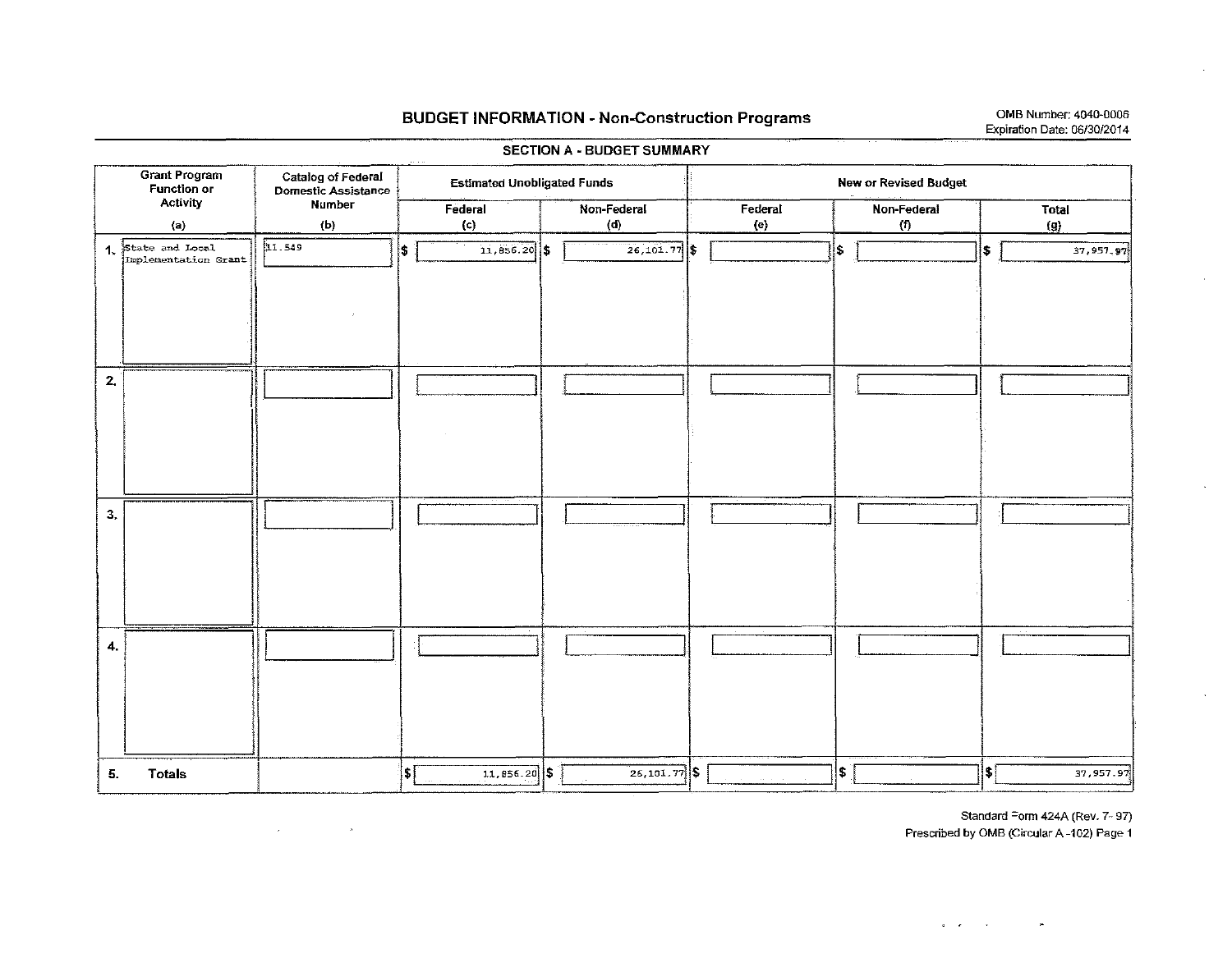| 6. Object Class Categories             |     | GRANT PROGRAM, FUNCTION OR ACTIVITY<br>$\sqrt{(1)}$ |                  |  |                             |  |                  |  |                | Total                    |
|----------------------------------------|-----|-----------------------------------------------------|------------------|--|-----------------------------|--|------------------|--|----------------|--------------------------|
|                                        |     |                                                     | $\overline{(2)}$ |  | $\overline{\left(3\right)}$ |  | $\overline{(4)}$ |  |                | (5)                      |
|                                        |     | State and Local                                     |                  |  |                             |  |                  |  |                |                          |
|                                        |     | Implementation Grant                                |                  |  |                             |  |                  |  |                |                          |
|                                        |     |                                                     |                  |  |                             |  |                  |  |                |                          |
|                                        |     |                                                     |                  |  |                             |  |                  |  |                |                          |
|                                        |     |                                                     |                  |  |                             |  |                  |  |                |                          |
|                                        |     |                                                     |                  |  |                             |  |                  |  |                |                          |
|                                        |     |                                                     |                  |  |                             |  |                  |  |                |                          |
|                                        |     |                                                     |                  |  |                             |  |                  |  |                |                          |
|                                        |     |                                                     |                  |  |                             |  |                  |  |                |                          |
| a. Personnel                           | ls. | $16,503.99$ \$                                      |                  |  | $\pmb{\mathsf{s}}$          |  | \$               |  | $ \mathbf{s} $ | 16,503.99                |
| b. Fringe Benefits                     |     | 5,132.99                                            |                  |  |                             |  |                  |  |                | 6,132.99                 |
| c. Travel                              |     | 11,529.00                                           |                  |  |                             |  |                  |  |                | 11,529.00                |
|                                        |     |                                                     |                  |  |                             |  |                  |  |                |                          |
| d. Equipment                           |     |                                                     |                  |  |                             |  |                  |  |                |                          |
| e. Supplies                            |     |                                                     |                  |  |                             |  |                  |  |                |                          |
| f. Contractual                         |     |                                                     |                  |  |                             |  |                  |  |                |                          |
|                                        |     |                                                     |                  |  |                             |  |                  |  |                |                          |
| g. Construction                        |     |                                                     |                  |  |                             |  |                  |  |                |                          |
| h. Other                               |     | 3,791.99                                            |                  |  |                             |  |                  |  |                | 3,791.99                 |
|                                        |     |                                                     |                  |  |                             |  |                  |  | z              |                          |
| i. Total Direct Charges (sum of 6a-6h) |     | 37,957.97                                           |                  |  |                             |  |                  |  |                | 37,957.97                |
| j. Indirect Charges                    |     |                                                     |                  |  |                             |  |                  |  | \$ļ            |                          |
| k. TOTALS (sum of 6i and 6j)           | \$  | 37,957.97                                           |                  |  | \$                          |  | \$               |  | \$ļ            | 37, 957.97               |
|                                        |     |                                                     |                  |  |                             |  |                  |  |                |                          |
|                                        | \$  |                                                     | Ĭ\$              |  | \$                          |  | \$               |  | IJ             |                          |
| 7. Program Income                      |     |                                                     |                  |  |                             |  |                  |  |                | Chamberland College ACAA |

#### **SECTION B - BUDGET CATEGORIES**

 $\sim 10^7$ 

 $\sim$ 

Authorized for Local Reproduction

Standard Form 424A (Rev. 7- 97) Prescribed by OMB (Circular A-102) Page 1A

 $_{\rm v}$ 

 $\hat{r}$